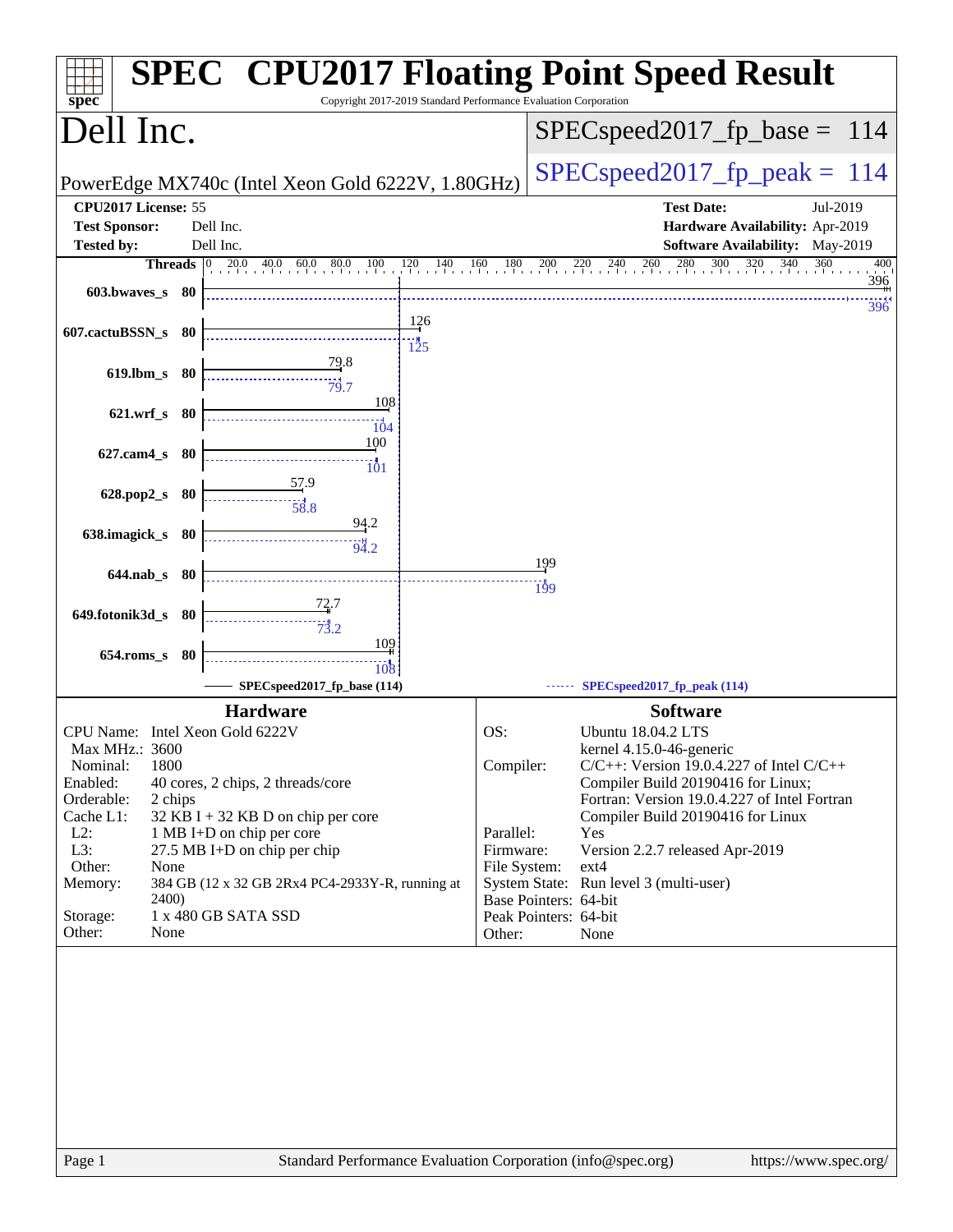| <b>SPEC CPU2017 Floating Point Speed Result</b><br>$spec^*$<br>Copyright 2017-2019 Standard Performance Evaluation Corporation |                                                                                      |                |              |                |       |                |       |                |                |              |                |              |                                        |              |
|--------------------------------------------------------------------------------------------------------------------------------|--------------------------------------------------------------------------------------|----------------|--------------|----------------|-------|----------------|-------|----------------|----------------|--------------|----------------|--------------|----------------------------------------|--------------|
| Dell Inc.<br>$SPEC speed2017_fp\_base = 114$                                                                                   |                                                                                      |                |              |                |       |                |       |                |                |              |                |              |                                        |              |
|                                                                                                                                |                                                                                      |                |              |                |       |                |       |                |                |              |                |              |                                        |              |
|                                                                                                                                | $SPEC speed2017_fp\_peak = 114$<br>PowerEdge MX740c (Intel Xeon Gold 6222V, 1.80GHz) |                |              |                |       |                |       |                |                |              |                |              |                                        |              |
|                                                                                                                                | CPU2017 License: 55<br><b>Test Date:</b><br>Jul-2019                                 |                |              |                |       |                |       |                |                |              |                |              |                                        |              |
| <b>Test Sponsor:</b>                                                                                                           | Dell Inc.                                                                            |                |              |                |       |                |       |                |                |              |                |              | Hardware Availability: Apr-2019        |              |
| <b>Tested by:</b>                                                                                                              | Dell Inc.                                                                            |                |              |                |       |                |       |                |                |              |                |              | <b>Software Availability:</b> May-2019 |              |
| <b>Results Table</b>                                                                                                           |                                                                                      |                |              |                |       |                |       |                |                |              |                |              |                                        |              |
|                                                                                                                                |                                                                                      |                |              | <b>Base</b>    |       |                |       | <b>Peak</b>    |                |              |                |              |                                        |              |
| <b>Benchmark</b>                                                                                                               | <b>Threads</b>                                                                       | <b>Seconds</b> | <b>Ratio</b> | <b>Seconds</b> | Ratio | <b>Seconds</b> | Ratio | <b>Threads</b> | <b>Seconds</b> | <b>Ratio</b> | <b>Seconds</b> | <b>Ratio</b> | <b>Seconds</b>                         | <b>Ratio</b> |
| 603.bwaves_s                                                                                                                   | 80                                                                                   | 148            | 398          | 149            | 396   | 149            | 395   | 80             | 148            | 399          | 158            | 373          | 149                                    | 396          |
| 607.cactuBSSN s                                                                                                                | 80                                                                                   | 133            | 126          | 132            | 126   | 132            | 126   | 80             | 133            | 125          | 134            | 124          | 133                                    | 125          |
| $619.1$ bm s                                                                                                                   | 80                                                                                   | 65.5           | 79.9         | 65.7           | 79.8  | 65.7           | 79.8  | 80             | 65.7           | 79.7         | 65.7           | 79.7         | 65.7                                   | 79.8         |
| $621.wrf$ <sub>S</sub>                                                                                                         | 80                                                                                   | 123            | 108          | 123            | 108   | 123            | 108   | 80             | 127            | 104          | 127            | 104          | 127                                    | <b>104</b>   |
| $627$ .cam $4$ s                                                                                                               | 80                                                                                   | 88.6           | 100          | 88.4           | 100   | 88.4           | 100   | 80             | 87.9           | <b>101</b>   | 87.9           | 101          | 88.4                                   | 100          |
| 628.pop2_s                                                                                                                     | 80                                                                                   | 205            | 57.9         | 205            | 57.8  | 205            | 57.9  | 80             | 201            | 59.1         | 202            | 58.8         | 202                                    | 58.7         |
| 638.imagick_s                                                                                                                  | 80                                                                                   | 153            | 94.2         | 153            | 94.1  | 153            | 94.5  | 80             | 153            | 94.2         | 156            | 92.6         | 153                                    | 94.2         |
| $644$ .nab s                                                                                                                   | 80                                                                                   | 88.1           | 198          | 88.0           | 199   | 87.9           | 199   | 80             | 87.9           | 199          | 88.0           | <b>199</b>   | 88.3                                   | 198          |
| 649.fotonik3d_s                                                                                                                | 80                                                                                   | 125            | 73.2         | 125            | 72.7  | 127            | 72.1  | 80             | 125            | 72.6         | 125            | 73.2         | 124                                    | 73.5         |
| $654$ .roms s                                                                                                                  | 80                                                                                   | 143            | 110          | 145            | 109   | 145            | 108   | 80             | 146            | 108          | 146            | 108          | 145                                    | 109          |

**[SPECspeed2017\\_fp\\_base =](http://www.spec.org/auto/cpu2017/Docs/result-fields.html#SPECspeed2017fpbase) 114 [SPECspeed2017\\_fp\\_peak =](http://www.spec.org/auto/cpu2017/Docs/result-fields.html#SPECspeed2017fppeak) 114**

Results appear in the [order in which they were run.](http://www.spec.org/auto/cpu2017/Docs/result-fields.html#RunOrder) Bold underlined text [indicates a median measurement](http://www.spec.org/auto/cpu2017/Docs/result-fields.html#Median).

## **[Submit Notes](http://www.spec.org/auto/cpu2017/Docs/result-fields.html#SubmitNotes)**

 The numactl mechanism was used to bind copies to processors. The config file option 'submit' was used to generate numactl commands to bind each copy to a specific processor. For details, please see the config file.

## **[General Notes](http://www.spec.org/auto/cpu2017/Docs/result-fields.html#GeneralNotes)**

Environment variables set by runcpu before the start of the run: LD\_LIBRARY\_PATH = "/home/cpu2017/lib/intel64"

 Binaries compiled on a system with 1x Intel Core i9-7900X CPU + 32GB RAM memory using Redhat Enterprise Linux 7.5 NA: The test sponsor attests, as of date of publication, that CVE-2017-5754 (Meltdown) is mitigated in the system as tested and documented. Yes: The test sponsor attests, as of date of publication, that CVE-2017-5753 (Spectre variant 1) is mitigated in the system as tested and documented. Yes: The test sponsor attests, as of date of publication, that CVE-2017-5715 (Spectre variant 2) is mitigated in the system as tested and documented. Transparent Huge Pages enabled by default Prior to runcpu invocation Filesystem page cache synced and cleared with: sync; echo 3> /proc/sys/vm/drop\_caches runcpu command invoked through numactl i.e.: numactl --interleave=all runcpu <etc>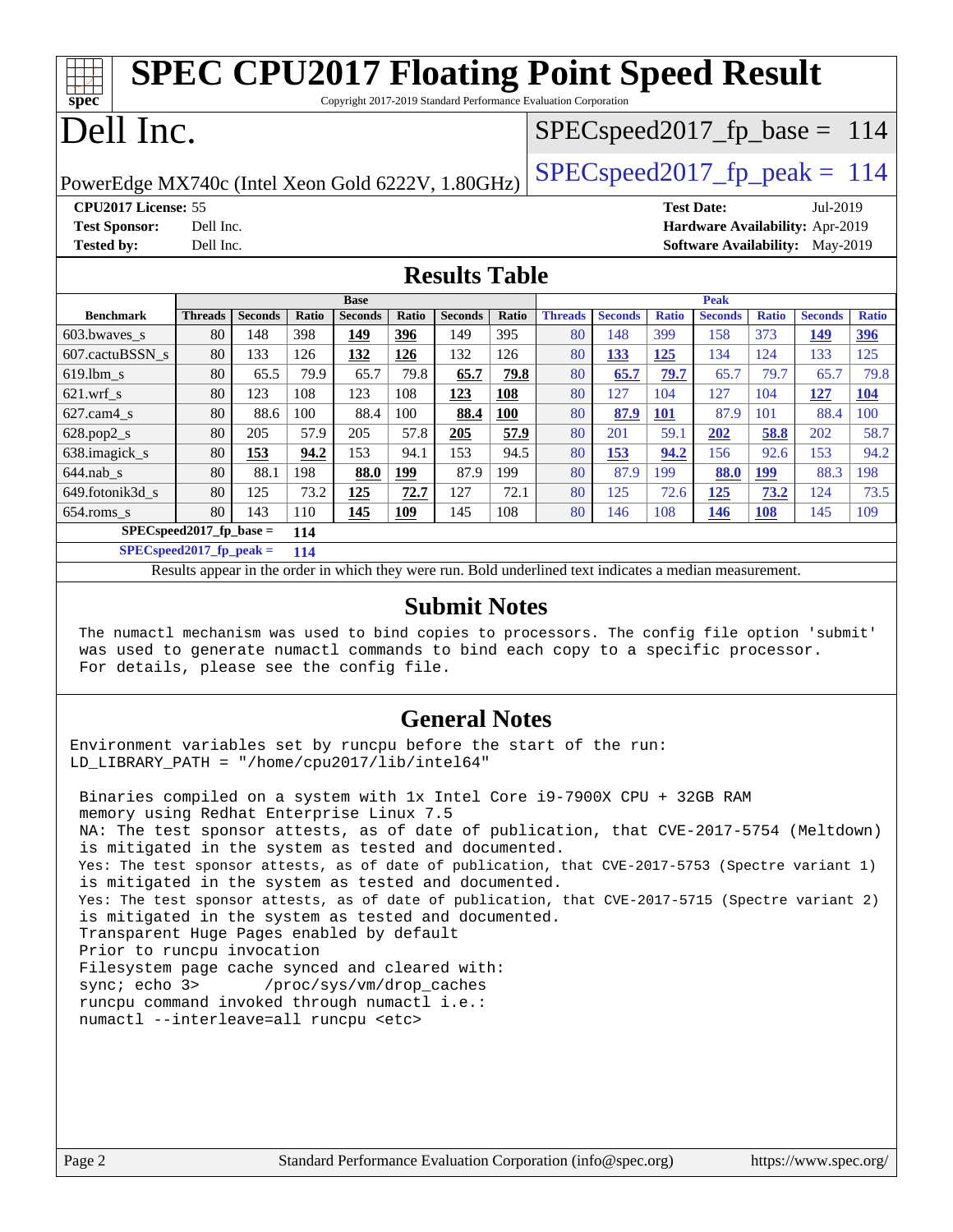| <b>SPEC CPU2017 Floating Point Speed Result</b><br>$spec^*$                                                                                                                                                                                                                                                                                                                                                                                                                                                                                                                                                                                                                                                                                                                                                                                                                                                                                                                                                                                                                                                                                                                                                                                                                                                                                                                                                                                                                                                                                                                                                                             | Copyright 2017-2019 Standard Performance Evaluation Corporation |                                             |                                                                                |
|-----------------------------------------------------------------------------------------------------------------------------------------------------------------------------------------------------------------------------------------------------------------------------------------------------------------------------------------------------------------------------------------------------------------------------------------------------------------------------------------------------------------------------------------------------------------------------------------------------------------------------------------------------------------------------------------------------------------------------------------------------------------------------------------------------------------------------------------------------------------------------------------------------------------------------------------------------------------------------------------------------------------------------------------------------------------------------------------------------------------------------------------------------------------------------------------------------------------------------------------------------------------------------------------------------------------------------------------------------------------------------------------------------------------------------------------------------------------------------------------------------------------------------------------------------------------------------------------------------------------------------------------|-----------------------------------------------------------------|---------------------------------------------|--------------------------------------------------------------------------------|
| Dell Inc.                                                                                                                                                                                                                                                                                                                                                                                                                                                                                                                                                                                                                                                                                                                                                                                                                                                                                                                                                                                                                                                                                                                                                                                                                                                                                                                                                                                                                                                                                                                                                                                                                               |                                                                 | $SPEC speed2017_fp\_base = 114$             |                                                                                |
| PowerEdge MX740c (Intel Xeon Gold 6222V, 1.80GHz)                                                                                                                                                                                                                                                                                                                                                                                                                                                                                                                                                                                                                                                                                                                                                                                                                                                                                                                                                                                                                                                                                                                                                                                                                                                                                                                                                                                                                                                                                                                                                                                       |                                                                 | $SPEC speed2017_fp\_peak = 114$             |                                                                                |
| CPU2017 License: 55<br><b>Test Sponsor:</b><br>Dell Inc.<br><b>Tested by:</b><br>Dell Inc.                                                                                                                                                                                                                                                                                                                                                                                                                                                                                                                                                                                                                                                                                                                                                                                                                                                                                                                                                                                                                                                                                                                                                                                                                                                                                                                                                                                                                                                                                                                                              |                                                                 | <b>Test Date:</b>                           | Jul-2019<br>Hardware Availability: Apr-2019<br>Software Availability: May-2019 |
|                                                                                                                                                                                                                                                                                                                                                                                                                                                                                                                                                                                                                                                                                                                                                                                                                                                                                                                                                                                                                                                                                                                                                                                                                                                                                                                                                                                                                                                                                                                                                                                                                                         | <b>Platform Notes</b>                                           |                                             |                                                                                |
| BIOS settings:<br>ADDDC setting disabled<br>Virtualization Technology disabled<br>DCU Streamer Prefetcher disabled<br>System Profile set to Custom<br>CPU Performance set to Maximum Performance<br>C States set to Autonomous<br>C1E disabled<br>Uncore Frequency set to Dynamic<br>Energy Efficiency Policy set to Performance<br>Memory Patrol Scrub disabled<br>Logical Processor enabled<br>CPU Interconnect Bus Link Power Management disabled<br>PCI ASPM L1 Link Power Management disabled<br>Sysinfo program /home/cpu2017/bin/sysinfo<br>Rev: r5974 of 2018-05-19 9bcde8f2999c33d61f64985e45859ea9<br>running on intel-sut Tue Jul 30 04:53:06 2019<br>SUT (System Under Test) info as seen by some common utilities.<br>For more information on this section, see<br>https://www.spec.org/cpu2017/Docs/config.html#sysinfo<br>From /proc/cpuinfo<br>model name: $Intel(R)$ Xeon $(R)$ Gold 6222V CPU @ 1.80GHz<br>"physical id"s (chips)<br>2<br>80 "processors"<br>cores, siblings (Caution: counting these is hw and system dependent. The following<br>excerpts from /proc/cpuinfo might not be reliable. Use with caution.)<br>cpu cores : 20<br>siblings : 40<br>physical 0: cores 0 1 2 3 4 8 9 10 11 12 16 17 18 19 20 24 25 26 27 28<br>physical 1: cores 0 1 2 3 4 8 9 10 11 12 16 17 18 19 20 24 25 26 27 28<br>From 1scpu:<br>Architecture:<br>x86_64<br>$CPU$ op-mode(s):<br>Byte Order:<br>CPU(s):<br>80<br>On-line CPU(s) list: $0-79$<br>Thread(s) per core:<br>2<br>$Core(s)$ per socket:<br>20<br>Socket(s):<br>2<br>2<br>NUMA $node(s):$<br>Vendor ID:<br>GenuineIntel<br>CPU family:<br>6<br>Model:<br>85 | $32$ -bit, $64$ -bit<br>Little Endian                           |                                             |                                                                                |
| Model name:                                                                                                                                                                                                                                                                                                                                                                                                                                                                                                                                                                                                                                                                                                                                                                                                                                                                                                                                                                                                                                                                                                                                                                                                                                                                                                                                                                                                                                                                                                                                                                                                                             |                                                                 | $Intel(R) Xeon(R) Gold 6222V CPU @ 1.80GHz$ |                                                                                |
|                                                                                                                                                                                                                                                                                                                                                                                                                                                                                                                                                                                                                                                                                                                                                                                                                                                                                                                                                                                                                                                                                                                                                                                                                                                                                                                                                                                                                                                                                                                                                                                                                                         | (Continued on next page)                                        |                                             |                                                                                |
| Page 3                                                                                                                                                                                                                                                                                                                                                                                                                                                                                                                                                                                                                                                                                                                                                                                                                                                                                                                                                                                                                                                                                                                                                                                                                                                                                                                                                                                                                                                                                                                                                                                                                                  | Standard Performance Evaluation Corporation (info@spec.org)     |                                             | https://www.spec.org/                                                          |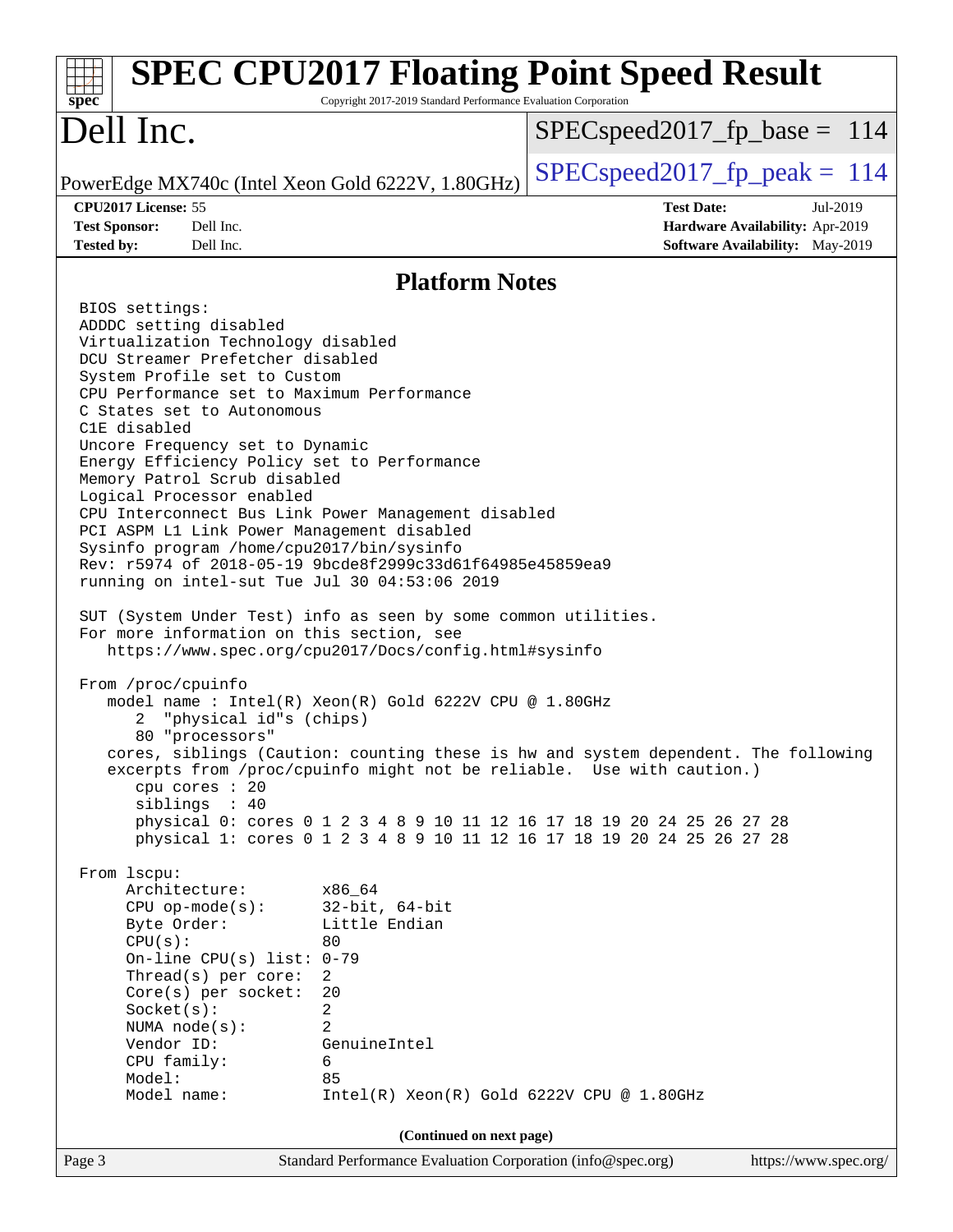| <b>SPEC CPU2017 Floating Point Speed Result</b><br>Copyright 2017-2019 Standard Performance Evaluation Corporation<br>$spec^*$                                                                                                                                                                                                                                                                                                                                                                                                                                                                                                                                                                                                                                                                                                                                                                                                                                                                                                                                                                                                                                                                                                                                                                                                                                                                                                                                                                                                                                                                                                                                                                                                                                                                                                                                                                                                                                                                                                                                                                                                                                                                                  |                                                                                                            |
|-----------------------------------------------------------------------------------------------------------------------------------------------------------------------------------------------------------------------------------------------------------------------------------------------------------------------------------------------------------------------------------------------------------------------------------------------------------------------------------------------------------------------------------------------------------------------------------------------------------------------------------------------------------------------------------------------------------------------------------------------------------------------------------------------------------------------------------------------------------------------------------------------------------------------------------------------------------------------------------------------------------------------------------------------------------------------------------------------------------------------------------------------------------------------------------------------------------------------------------------------------------------------------------------------------------------------------------------------------------------------------------------------------------------------------------------------------------------------------------------------------------------------------------------------------------------------------------------------------------------------------------------------------------------------------------------------------------------------------------------------------------------------------------------------------------------------------------------------------------------------------------------------------------------------------------------------------------------------------------------------------------------------------------------------------------------------------------------------------------------------------------------------------------------------------------------------------------------|------------------------------------------------------------------------------------------------------------|
| Dell Inc.                                                                                                                                                                                                                                                                                                                                                                                                                                                                                                                                                                                                                                                                                                                                                                                                                                                                                                                                                                                                                                                                                                                                                                                                                                                                                                                                                                                                                                                                                                                                                                                                                                                                                                                                                                                                                                                                                                                                                                                                                                                                                                                                                                                                       | $SPEC speed2017_f p\_base = 114$                                                                           |
| PowerEdge MX740c (Intel Xeon Gold 6222V, 1.80GHz)                                                                                                                                                                                                                                                                                                                                                                                                                                                                                                                                                                                                                                                                                                                                                                                                                                                                                                                                                                                                                                                                                                                                                                                                                                                                                                                                                                                                                                                                                                                                                                                                                                                                                                                                                                                                                                                                                                                                                                                                                                                                                                                                                               | $SPEC speed2017_fp\_peak = 114$                                                                            |
| CPU2017 License: 55<br><b>Test Sponsor:</b><br>Dell Inc.<br><b>Tested by:</b><br>Dell Inc.                                                                                                                                                                                                                                                                                                                                                                                                                                                                                                                                                                                                                                                                                                                                                                                                                                                                                                                                                                                                                                                                                                                                                                                                                                                                                                                                                                                                                                                                                                                                                                                                                                                                                                                                                                                                                                                                                                                                                                                                                                                                                                                      | <b>Test Date:</b><br>Jul-2019<br>Hardware Availability: Apr-2019<br><b>Software Availability:</b> May-2019 |
| <b>Platform Notes (Continued)</b>                                                                                                                                                                                                                                                                                                                                                                                                                                                                                                                                                                                                                                                                                                                                                                                                                                                                                                                                                                                                                                                                                                                                                                                                                                                                                                                                                                                                                                                                                                                                                                                                                                                                                                                                                                                                                                                                                                                                                                                                                                                                                                                                                                               |                                                                                                            |
| 7<br>Stepping:<br>CPU MHz:<br>2057.034<br>3600.00<br>BogoMIPS:<br>Virtualization:<br>$VT - x$<br>L1d cache:<br>32K<br>Lli cache:<br>32K<br>L2 cache:<br>1024K<br>$L3$ cache:<br>28160K<br>NUMA node0 CPU(s):<br>0, 2, 4, 6, 8, 10, 12, 14, 16, 18, 20, 22, 24, 26, 28, 30, 32, 34, 36, 38, 40, 42, 44, 46, 48, 50, 52, 54, 56, 58<br>, 60, 62, 64, 66, 68, 70, 72, 74, 76, 78<br>NUMA node1 CPU(s):<br>1, 3, 5, 7, 9, 11, 13, 15, 17, 19, 21, 23, 25, 27, 29, 31, 33, 35, 37, 39, 41, 43, 45, 47, 49, 51, 53, 55, 57, 59<br>, 61, 63, 65, 67, 69, 71, 73, 75, 77, 79<br>Flaqs:<br>pat pse36 clflush dts acpi mmx fxsr sse sse2 ss ht tm pbe syscall nx pdpelgb rdtscp<br>lm constant_tsc art arch_perfmon pebs bts rep_good nopl xtopology nonstop_tsc cpuid<br>aperfmperf pni pclmulqdq dtes64 monitor ds_cpl vmx smx est tm2 ssse3 sdbg fma cx16<br>xtpr pdcm pcid dca sse4_1 sse4_2 x2apic movbe popcnt aes xsave avx f16c rdrand<br>lahf_lm abm 3dnowprefetch cpuid_fault epb cat_13 cdp_13 invpcid_single intel_ppin<br>ssbd mba ibrs ibpb stibp ibrs_enhanced tpr_shadow vnmi flexpriority ept vpid<br>fsgsbase tsc_adjust bmil hle avx2 smep bmi2 erms invpcid rtm cqm mpx rdt_a avx512f<br>avx512dq rdseed adx smap clflushopt clwb intel_pt avx512cd avx512bw avx512vl<br>xsaveopt xsavec xgetbvl xsaves cqm_llc cqm_occup_llc cqm_mbm_total cqm_mbm_local<br>dtherm ida arat pln pts pku ospke avx512_vnni flush_lld arch_capabilities<br>/proc/cpuinfo cache data<br>cache size : 28160 KB<br>From numactl --hardware WARNING: a numactl 'node' might or might not correspond to a<br>physical chip.<br>$available: 2 nodes (0-1)$<br>node 0 cpus: 0 2 4 6 8 10 12 14 16 18 20 22 24 26 28 30 32 34 36 38 40 42 44 46 48 50<br>52 54 56 58 60 62 64 66 68 70 72 74 76 78<br>node 0 size: 191890 MB<br>node 0 free: 186765 MB<br>node 1 cpus: 1 3 5 7 9 11 13 15 17 19 21 23 25 27 29 31 33 35 37 39 41 43 45 47 49 51<br>53 55 57 59 61 63 65 67 69 71 73 75 77 79<br>node 1 size: 193527 MB<br>node 1 free: 190406 MB<br>node distances:<br>node<br>$\overline{0}$<br>$\mathbf{1}$<br>10<br>21<br>0 :<br>1:<br>21 10<br>From /proc/meminfo<br>MemTotal:<br>394667304 kB<br>(Continued on next page) | fpu vme de pse tsc msr pae mce cx8 apic sep mtrr pge mca cmov                                              |
| Standard Performance Evaluation Corporation (info@spec.org)<br>Page 4                                                                                                                                                                                                                                                                                                                                                                                                                                                                                                                                                                                                                                                                                                                                                                                                                                                                                                                                                                                                                                                                                                                                                                                                                                                                                                                                                                                                                                                                                                                                                                                                                                                                                                                                                                                                                                                                                                                                                                                                                                                                                                                                           | https://www.spec.org/                                                                                      |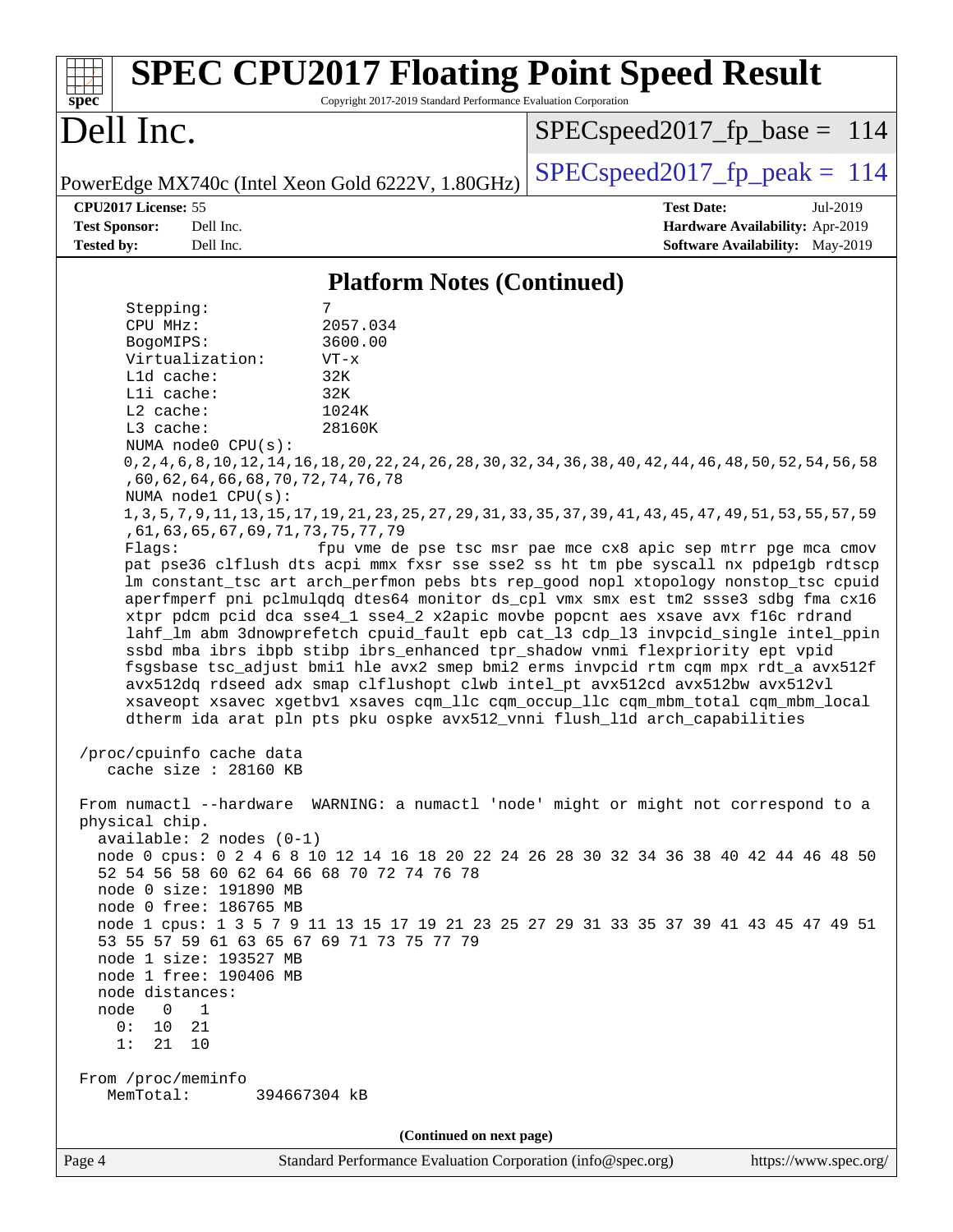| <b>SPEC CPU2017 Floating Point Speed Result</b><br>$sp\overline{ec}$<br>Copyright 2017-2019 Standard Performance Evaluation Corporation                                                                                                                                                                                                                                                                                                                                                                                                                                              |                                                                                                     |
|--------------------------------------------------------------------------------------------------------------------------------------------------------------------------------------------------------------------------------------------------------------------------------------------------------------------------------------------------------------------------------------------------------------------------------------------------------------------------------------------------------------------------------------------------------------------------------------|-----------------------------------------------------------------------------------------------------|
| Dell Inc.                                                                                                                                                                                                                                                                                                                                                                                                                                                                                                                                                                            | $SPEC speed2017_f p\_base = 114$                                                                    |
| PowerEdge MX740c (Intel Xeon Gold 6222V, 1.80GHz)                                                                                                                                                                                                                                                                                                                                                                                                                                                                                                                                    | $SPEC speed2017_fp\_peak = 114$                                                                     |
| CPU2017 License: 55<br><b>Test Sponsor:</b><br>Dell Inc.<br><b>Tested by:</b><br>Dell Inc.                                                                                                                                                                                                                                                                                                                                                                                                                                                                                           | <b>Test Date:</b><br>Jul-2019<br>Hardware Availability: Apr-2019<br>Software Availability: May-2019 |
| <b>Platform Notes (Continued)</b>                                                                                                                                                                                                                                                                                                                                                                                                                                                                                                                                                    |                                                                                                     |
| HugePages_Total:<br>0<br>Hugepagesize:<br>2048 kB                                                                                                                                                                                                                                                                                                                                                                                                                                                                                                                                    |                                                                                                     |
| /usr/bin/lsb_release -d<br>Ubuntu 18.04.2 LTS                                                                                                                                                                                                                                                                                                                                                                                                                                                                                                                                        |                                                                                                     |
| From /etc/*release* /etc/*version*<br>debian_version: buster/sid<br>os-release:<br>NAME="Ubuntu"<br>VERSION="18.04.2 LTS (Bionic Beaver)"<br>ID=ubuntu<br>ID LIKE=debian<br>PRETTY_NAME="Ubuntu 18.04.2 LTS"<br>VERSION_ID="18.04"<br>HOME_URL="https://www.ubuntu.com/"<br>SUPPORT_URL="https://help.ubuntu.com/"<br>uname $-a$ :<br>Linux intel-sut 4.15.0-46-generic #49-Ubuntu SMP Wed Feb 6 09:33:07 UTC 2019 x86_64<br>x86_64 x86_64 GNU/Linux<br>Kernel self-reported vulnerability status:<br>CVE-2017-5754 (Meltdown):<br>Not affected                                      |                                                                                                     |
| CVE-2017-5753 (Spectre variant 1): Mitigation: __user pointer sanitization<br>CVE-2017-5715 (Spectre variant 2): Mitigation: Enhanced IBRS, IBPB                                                                                                                                                                                                                                                                                                                                                                                                                                     |                                                                                                     |
| run-level 3 Jul 29 23:55                                                                                                                                                                                                                                                                                                                                                                                                                                                                                                                                                             |                                                                                                     |
| SPEC is set to: /home/cpu2017<br>Filesystem<br>Type Size Used Avail Use% Mounted on<br>/dev/sda2<br>ext4 439G<br>37G 380G<br>$9\frac{8}{10}$ /                                                                                                                                                                                                                                                                                                                                                                                                                                       |                                                                                                     |
| Additional information from dmidecode follows. WARNING: Use caution when you interpret<br>this section. The 'dmidecode' program reads system data which is "intended to allow<br>hardware to be accurately determined", but the intent may not be met, as there are<br>frequent changes to hardware, firmware, and the "DMTF SMBIOS" standard.<br>BIOS Dell Inc. 2.2.7 04/23/2019<br>Memory:<br>11x 00AD00B300AD HMA84GR7CJR4N-WM 32 GB 2 rank 2933, configured at 2400<br>1x 00AD063200AD HMA84GR7CJR4N-WM 32 GB 2 rank 2933, configured at 2400<br>12x Not Specified Not Specified |                                                                                                     |
| (End of data from sysinfo program)                                                                                                                                                                                                                                                                                                                                                                                                                                                                                                                                                   |                                                                                                     |
|                                                                                                                                                                                                                                                                                                                                                                                                                                                                                                                                                                                      |                                                                                                     |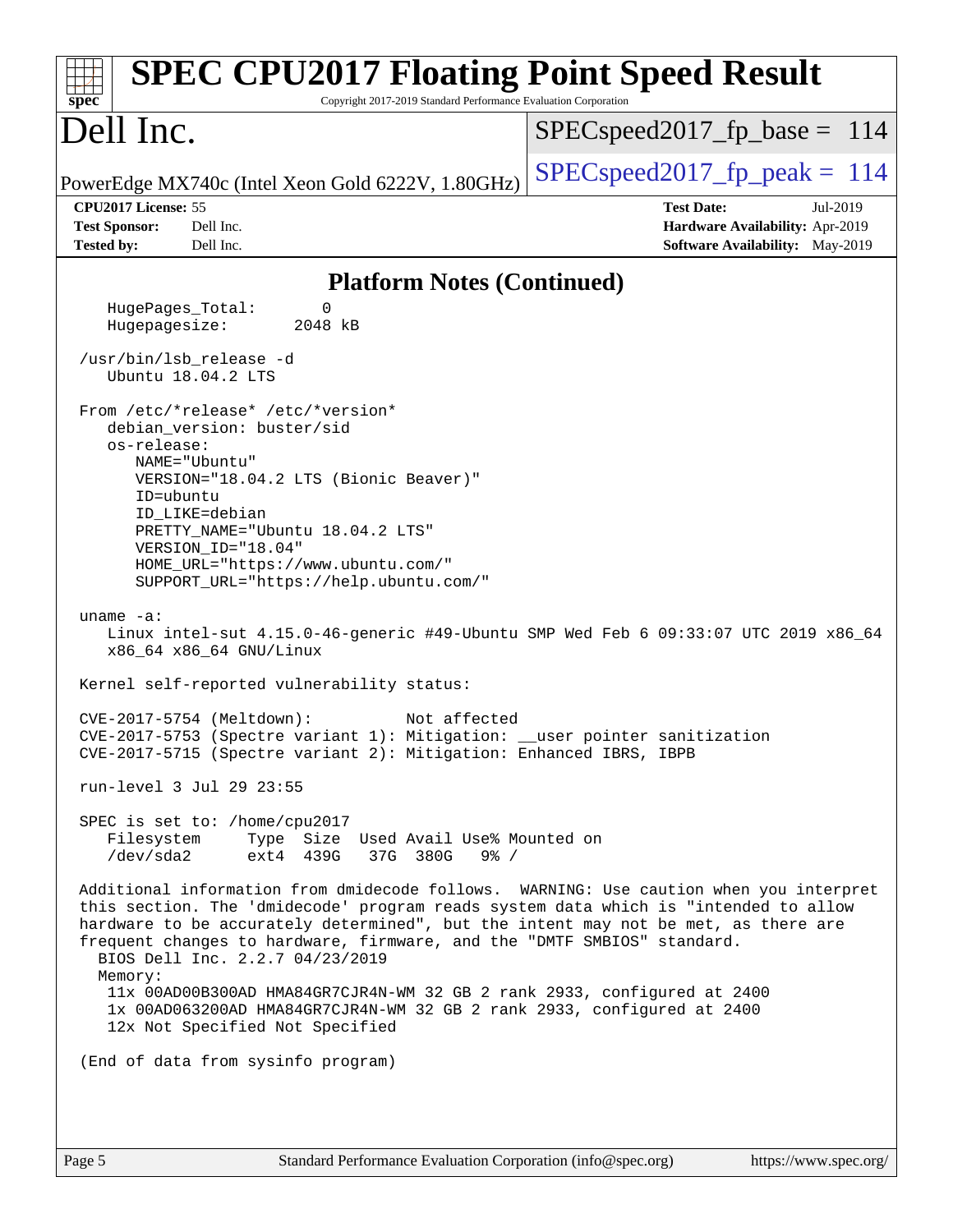| <b>SPEC CPU2017 Floating Point Speed Result</b><br>Copyright 2017-2019 Standard Performance Evaluation Corporation<br>spec <sup>®</sup>                                                                                                                                                                                                                                                                                                                                                           |                                                                                                            |
|---------------------------------------------------------------------------------------------------------------------------------------------------------------------------------------------------------------------------------------------------------------------------------------------------------------------------------------------------------------------------------------------------------------------------------------------------------------------------------------------------|------------------------------------------------------------------------------------------------------------|
| Dell Inc.                                                                                                                                                                                                                                                                                                                                                                                                                                                                                         | $SPEC speed2017_fp\_base = 114$                                                                            |
| PowerEdge MX740c (Intel Xeon Gold 6222V, 1.80GHz)                                                                                                                                                                                                                                                                                                                                                                                                                                                 | $SPEC speed2017_fp\_peak = 114$                                                                            |
| CPU2017 License: 55<br><b>Test Sponsor:</b><br>Dell Inc.<br><b>Tested by:</b><br>Dell Inc.                                                                                                                                                                                                                                                                                                                                                                                                        | <b>Test Date:</b><br>Jul-2019<br>Hardware Availability: Apr-2019<br><b>Software Availability:</b> May-2019 |
| <b>Compiler Version Notes</b>                                                                                                                                                                                                                                                                                                                                                                                                                                                                     |                                                                                                            |
| CC 619.1bm_s(base, peak) 638.imagick_s(base, peak) 644.nab_s(base, peak)                                                                                                                                                                                                                                                                                                                                                                                                                          | =====================                                                                                      |
| Intel(R) C Intel(R) 64 Compiler for applications running on Intel(R) 64,<br>Version 19.0.4.227 Build 20190416<br>Copyright (C) 1985-2019 Intel Corporation. All rights reserved.                                                                                                                                                                                                                                                                                                                  |                                                                                                            |
| FC 607.cactuBSSN_s(base, peak)                                                                                                                                                                                                                                                                                                                                                                                                                                                                    |                                                                                                            |
| Intel(R) $C++$ Intel(R) 64 Compiler for applications running on Intel(R) 64,<br>Version 19.0.4.227 Build 20190416<br>Copyright (C) 1985-2019 Intel Corporation. All rights reserved.<br>Intel(R) C Intel(R) 64 Compiler for applications running on Intel(R) 64,<br>Version 19.0.4.227 Build 20190416<br>Copyright (C) 1985-2019 Intel Corporation. All rights reserved.<br>$Intel(R)$ Fortran Intel(R) 64 Compiler for applications running on Intel(R)<br>64, Version 19.0.4.227 Build 20190416 |                                                                                                            |
| Copyright (C) 1985-2019 Intel Corporation. All rights reserved.<br>FC 603.bwaves_s(base) 649.fotonik3d_s(base) 654.roms_s(base, peak)<br>$Intel(R)$ Fortran Intel(R) 64 Compiler for applications running on Intel(R)<br>64, Version 19.0.4.227 Build 20190416                                                                                                                                                                                                                                    |                                                                                                            |
| Copyright (C) 1985-2019 Intel Corporation. All rights reserved.                                                                                                                                                                                                                                                                                                                                                                                                                                   |                                                                                                            |
| FC 603.bwaves_s(peak) 649.fotonik3d_s(peak)<br>$Intel(R)$ Fortran Intel(R) 64 Compiler for applications running on Intel(R)<br>64, Version 19.0.4.227 Build 20190416<br>Copyright (C) 1985-2019 Intel Corporation. All rights reserved.                                                                                                                                                                                                                                                           |                                                                                                            |
| $CC$ 621.wrf_s(base) 627.cam4_s(base, peak) 628.pop2_s(base)                                                                                                                                                                                                                                                                                                                                                                                                                                      |                                                                                                            |
| $Intel(R)$ Fortran Intel(R) 64 Compiler for applications running on Intel(R)<br>64, Version 19.0.4.227 Build 20190416<br>Copyright (C) 1985-2019 Intel Corporation. All rights reserved.<br>Intel(R) C Intel(R) 64 Compiler for applications running on Intel(R) 64,<br>Version 19.0.4.227 Build 20190416<br>Copyright (C) 1985-2019 Intel Corporation. All rights reserved.                                                                                                                      |                                                                                                            |
| (Continued on next page)                                                                                                                                                                                                                                                                                                                                                                                                                                                                          |                                                                                                            |
| Page 6<br>Standard Performance Evaluation Corporation (info@spec.org)                                                                                                                                                                                                                                                                                                                                                                                                                             | https://www.spec.org/                                                                                      |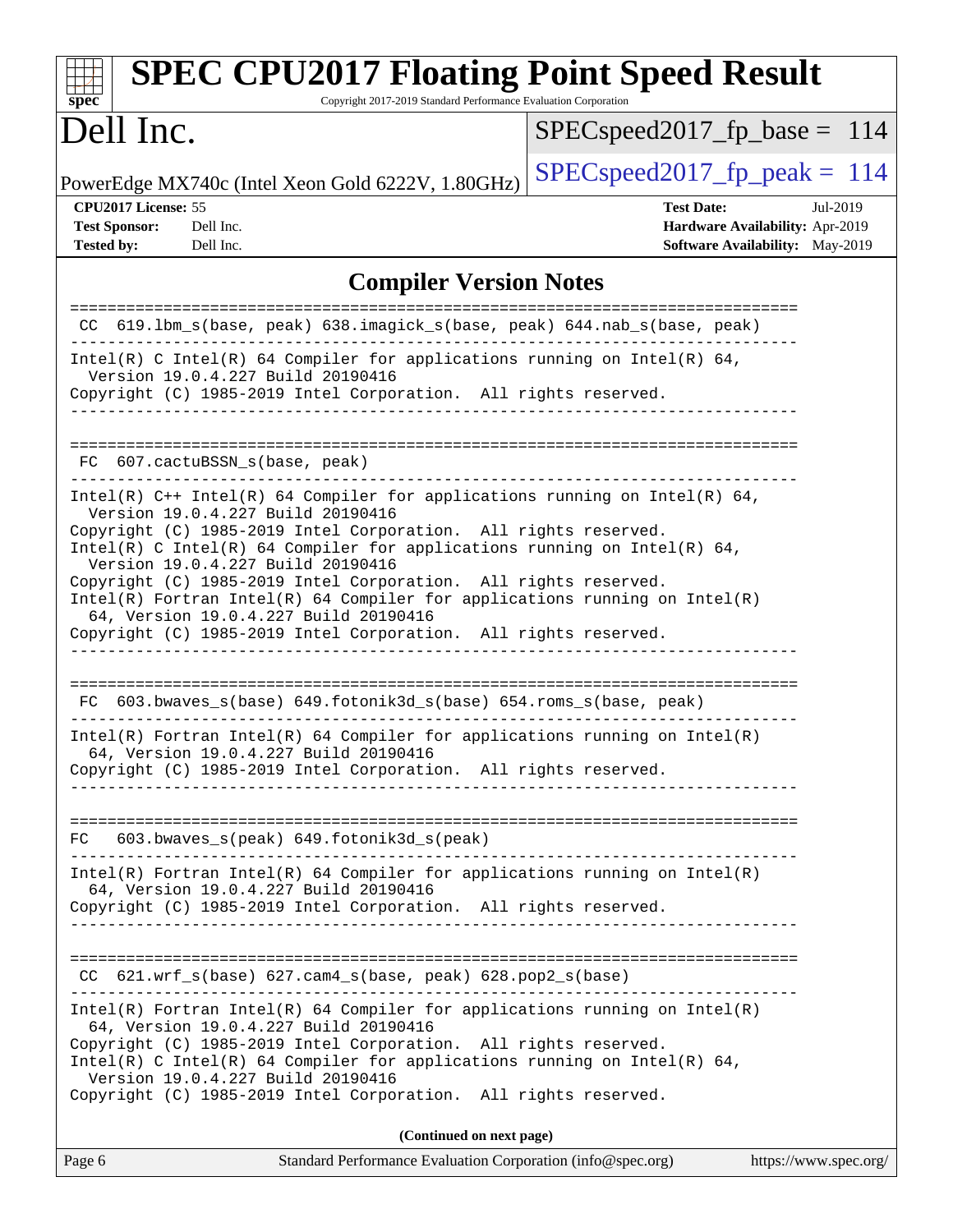| <b>SPEC CPU2017 Floating Point Speed Result</b><br>spec <sup>®</sup><br>Copyright 2017-2019 Standard Performance Evaluation Corporation                                                                                                                                                                                                                                                                  |                                                                                                     |
|----------------------------------------------------------------------------------------------------------------------------------------------------------------------------------------------------------------------------------------------------------------------------------------------------------------------------------------------------------------------------------------------------------|-----------------------------------------------------------------------------------------------------|
| Dell Inc.                                                                                                                                                                                                                                                                                                                                                                                                | $SPEC speed2017_f p\_base = 114$                                                                    |
| PowerEdge MX740c (Intel Xeon Gold 6222V, 1.80GHz)                                                                                                                                                                                                                                                                                                                                                        | $SPEC speed2017_fp\_peak = 114$                                                                     |
| CPU2017 License: 55<br><b>Test Sponsor:</b><br>Dell Inc.<br>Dell Inc.<br><b>Tested by:</b>                                                                                                                                                                                                                                                                                                               | <b>Test Date:</b><br>Jul-2019<br>Hardware Availability: Apr-2019<br>Software Availability: May-2019 |
| <b>Compiler Version Notes (Continued)</b>                                                                                                                                                                                                                                                                                                                                                                |                                                                                                     |
| 621.wrf_s(peak) 628.pop2_s(peak)<br>CC                                                                                                                                                                                                                                                                                                                                                                   |                                                                                                     |
| $Intel(R)$ Fortran Intel(R) 64 Compiler for applications running on Intel(R)<br>64, Version 19.0.4.227 Build 20190416<br>Copyright (C) 1985-2019 Intel Corporation. All rights reserved.<br>Intel(R) C Intel(R) 64 Compiler for applications running on Intel(R) 64,<br>Version 19.0.4.227 Build 20190416<br>Copyright (C) 1985-2019 Intel Corporation. All rights reserved.                             |                                                                                                     |
| <b>Base Compiler Invocation</b><br>C benchmarks:<br>$\text{icc}$ -m64 -std=c11                                                                                                                                                                                                                                                                                                                           |                                                                                                     |
| Fortran benchmarks:<br>ifort -m64                                                                                                                                                                                                                                                                                                                                                                        |                                                                                                     |
| Benchmarks using both Fortran and C:<br>$ifort -m64$ $ice -m64 -std=c11$                                                                                                                                                                                                                                                                                                                                 |                                                                                                     |
| Benchmarks using Fortran, C, and C++:<br>icpc -m64 icc -m64 -std=c11 ifort -m64                                                                                                                                                                                                                                                                                                                          |                                                                                                     |
| <b>Base Portability Flags</b>                                                                                                                                                                                                                                                                                                                                                                            |                                                                                                     |
| 603.bwaves_s: -DSPEC_LP64<br>607.cactuBSSN_s: -DSPEC LP64<br>$619.$ lbm_s: -DSPEC LP64<br>621.wrf_s: -DSPEC LP64 -DSPEC CASE FLAG -convert big endian<br>627.cam4_s: -DSPEC_LP64 -DSPEC_CASE_FLAG<br>628.pop2_s: -DSPEC_LP64 -DSPEC_CASE_FLAG -convert big_endian<br>-assume byterecl<br>638.imagick_s: -DSPEC_LP64<br>644.nab_s: -DSPEC_LP64<br>649.fotonik3d_s: -DSPEC LP64<br>654.roms_s: -DSPEC_LP64 |                                                                                                     |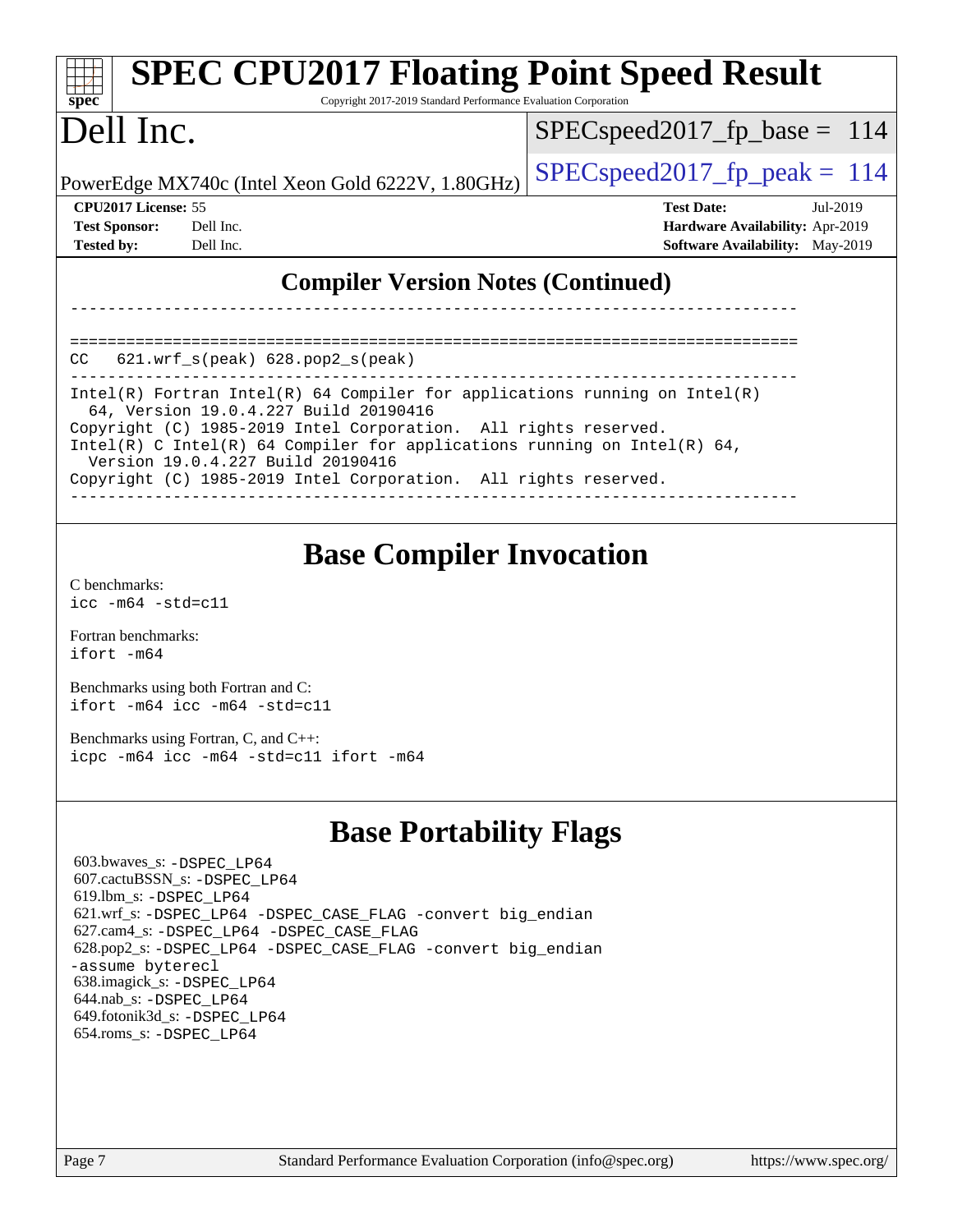| <b>SPEC CPU2017 Floating Point Speed Result</b><br>Copyright 2017-2019 Standard Performance Evaluation Corporation<br>$spec^*$                                                               |                                                                                                     |  |  |  |
|----------------------------------------------------------------------------------------------------------------------------------------------------------------------------------------------|-----------------------------------------------------------------------------------------------------|--|--|--|
| Dell Inc.                                                                                                                                                                                    | $SPEC speed2017_f p\_base = 114$                                                                    |  |  |  |
| PowerEdge MX740c (Intel Xeon Gold 6222V, 1.80GHz)                                                                                                                                            | $SPEC speed2017_fp_peak = 114$                                                                      |  |  |  |
| CPU2017 License: 55<br>Dell Inc.<br><b>Test Sponsor:</b><br><b>Tested by:</b><br>Dell Inc.                                                                                                   | <b>Test Date:</b><br>Jul-2019<br>Hardware Availability: Apr-2019<br>Software Availability: May-2019 |  |  |  |
| <b>Base Optimization Flags</b>                                                                                                                                                               |                                                                                                     |  |  |  |
| C benchmarks:<br>-xCORE-AVX512 -ipo -03 -no-prec-div -qopt-prefetch<br>-ffinite-math-only -qopt-mem-layout-trans=4 -qopenmp -DSPEC_OPENMP                                                    |                                                                                                     |  |  |  |
| Fortran benchmarks:<br>-DSPEC_OPENMP -xCORE-AVX512 -ipo -03 -no-prec-div -qopt-prefetch<br>-ffinite-math-only -qopt-mem-layout-trans=4 -qopenmp<br>-nostandard-realloc-lhs                   |                                                                                                     |  |  |  |
| Benchmarks using both Fortran and C:<br>-xCORE-AVX512 -ipo -03 -no-prec-div -qopt-prefetch<br>-ffinite-math-only -qopt-mem-layout-trans=4 -qopenmp -DSPEC_OPENMP<br>-nostandard-realloc-lhs  |                                                                                                     |  |  |  |
| Benchmarks using Fortran, C, and C++:<br>-xCORE-AVX512 -ipo -03 -no-prec-div -qopt-prefetch<br>-ffinite-math-only -qopt-mem-layout-trans=4 -qopenmp -DSPEC_OPENMP<br>-nostandard-realloc-lhs |                                                                                                     |  |  |  |
| <b>Peak Compiler Invocation</b>                                                                                                                                                              |                                                                                                     |  |  |  |
| C benchmarks:<br>$\text{icc}$ -m64 -std=c11<br>Fortran benchmarks:                                                                                                                           |                                                                                                     |  |  |  |

[Benchmarks using both Fortran and C](http://www.spec.org/auto/cpu2017/Docs/result-fields.html#BenchmarksusingbothFortranandC): [ifort -m64](http://www.spec.org/cpu2017/results/res2019q3/cpu2017-20190805-16550.flags.html#user_CC_FCpeak_intel_ifort_64bit_24f2bb282fbaeffd6157abe4f878425411749daecae9a33200eee2bee2fe76f3b89351d69a8130dd5949958ce389cf37ff59a95e7a40d588e8d3a57e0c3fd751) [icc -m64 -std=c11](http://www.spec.org/cpu2017/results/res2019q3/cpu2017-20190805-16550.flags.html#user_CC_FCpeak_intel_icc_64bit_c11_33ee0cdaae7deeeab2a9725423ba97205ce30f63b9926c2519791662299b76a0318f32ddfffdc46587804de3178b4f9328c46fa7c2b0cd779d7a61945c91cd35)

[ifort -m64](http://www.spec.org/cpu2017/results/res2019q3/cpu2017-20190805-16550.flags.html#user_FCpeak_intel_ifort_64bit_24f2bb282fbaeffd6157abe4f878425411749daecae9a33200eee2bee2fe76f3b89351d69a8130dd5949958ce389cf37ff59a95e7a40d588e8d3a57e0c3fd751)

[Benchmarks using Fortran, C, and C++:](http://www.spec.org/auto/cpu2017/Docs/result-fields.html#BenchmarksusingFortranCandCXX) [icpc -m64](http://www.spec.org/cpu2017/results/res2019q3/cpu2017-20190805-16550.flags.html#user_CC_CXX_FCpeak_intel_icpc_64bit_4ecb2543ae3f1412ef961e0650ca070fec7b7afdcd6ed48761b84423119d1bf6bdf5cad15b44d48e7256388bc77273b966e5eb805aefd121eb22e9299b2ec9d9) [icc -m64 -std=c11](http://www.spec.org/cpu2017/results/res2019q3/cpu2017-20190805-16550.flags.html#user_CC_CXX_FCpeak_intel_icc_64bit_c11_33ee0cdaae7deeeab2a9725423ba97205ce30f63b9926c2519791662299b76a0318f32ddfffdc46587804de3178b4f9328c46fa7c2b0cd779d7a61945c91cd35) [ifort -m64](http://www.spec.org/cpu2017/results/res2019q3/cpu2017-20190805-16550.flags.html#user_CC_CXX_FCpeak_intel_ifort_64bit_24f2bb282fbaeffd6157abe4f878425411749daecae9a33200eee2bee2fe76f3b89351d69a8130dd5949958ce389cf37ff59a95e7a40d588e8d3a57e0c3fd751)

## **[Peak Portability Flags](http://www.spec.org/auto/cpu2017/Docs/result-fields.html#PeakPortabilityFlags)**

Same as Base Portability Flags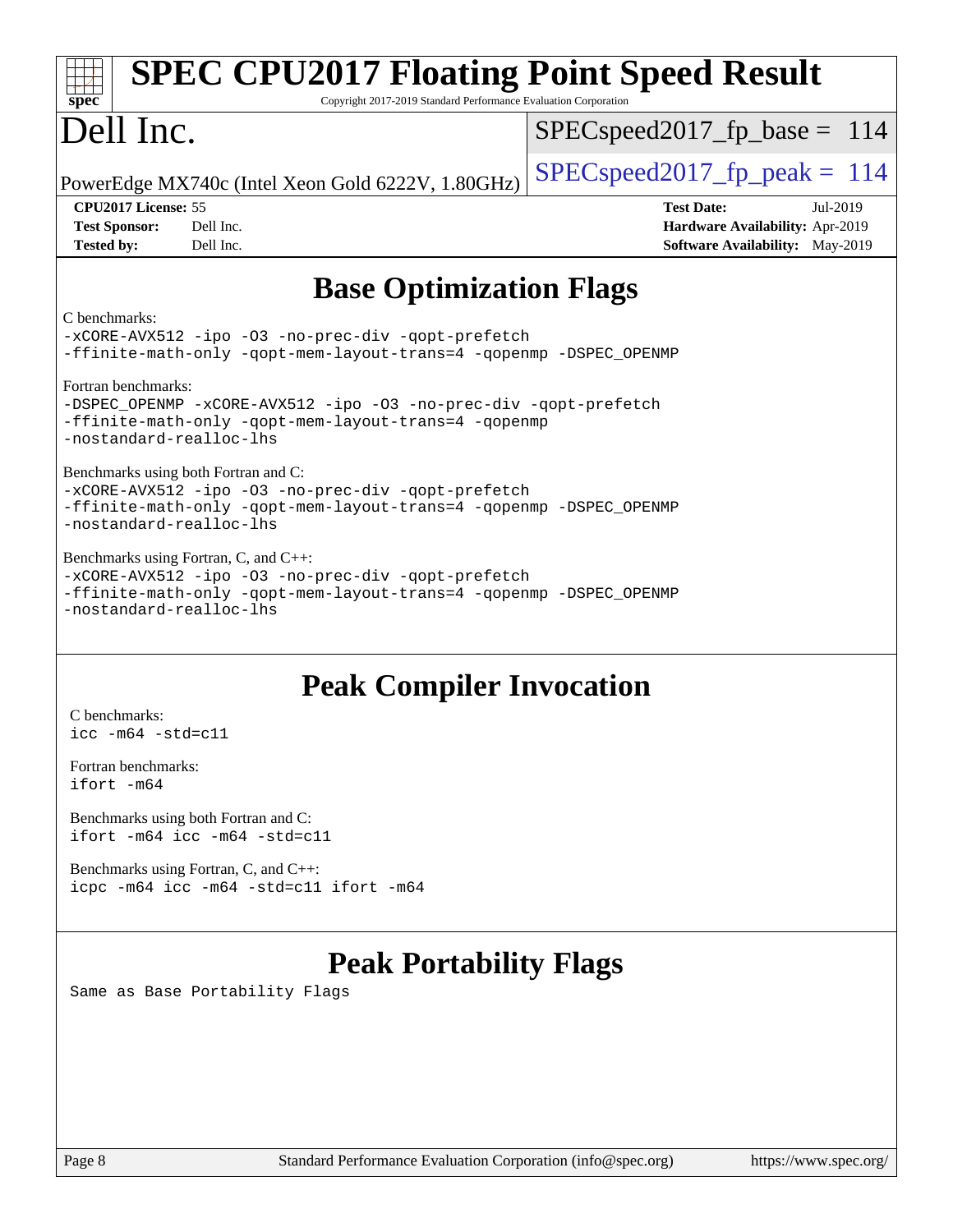| <b>SPEC CPU2017 Floating Point Speed Result</b><br>Copyright 2017-2019 Standard Performance Evaluation Corporation<br>spec <sup>®</sup>                                                                                                        |                                                                                                            |
|------------------------------------------------------------------------------------------------------------------------------------------------------------------------------------------------------------------------------------------------|------------------------------------------------------------------------------------------------------------|
| Dell Inc.                                                                                                                                                                                                                                      | $SPEC speed2017_f p\_base = 114$                                                                           |
| PowerEdge MX740c (Intel Xeon Gold 6222V, 1.80GHz)                                                                                                                                                                                              | $SPEC speed2017_fp\_peak = 114$                                                                            |
| CPU2017 License: 55<br><b>Test Sponsor:</b><br>Dell Inc.<br><b>Tested by:</b><br>Dell Inc.                                                                                                                                                     | <b>Test Date:</b><br>Jul-2019<br>Hardware Availability: Apr-2019<br><b>Software Availability:</b> May-2019 |
| <b>Peak Optimization Flags</b>                                                                                                                                                                                                                 |                                                                                                            |
| C benchmarks:<br>-xCORE-AVX512 -ipo -03 -no-prec-div -qopt-prefetch<br>-ffinite-math-only -qopt-mem-layout-trans=4 -qopenmp -DSPEC_OPENMP                                                                                                      |                                                                                                            |
| Fortran benchmarks:                                                                                                                                                                                                                            |                                                                                                            |
| 603.bwaves_s: -prof-gen(pass 1) -prof-use(pass 2) -DSPEC_SUPPRESS_OPENMP<br>-DSPEC_OPENMP -02 -xCORE-AVX512 -qopt-prefetch -ipo -03<br>-ffinite-math-only -no-prec-div -qopt-mem-layout-trans=4<br>-gopenmp -nostandard-realloc-lhs            |                                                                                                            |
| 649.fotonik3d_s: Same as 603.bwaves s                                                                                                                                                                                                          |                                                                                                            |
| 654.roms_s: -DSPEC_OPENMP -xCORE-AVX512 -ipo -03 -no-prec-div<br>-qopt-prefetch -ffinite-math-only -qopt-mem-layout-trans=4<br>-qopenmp -nostandard-realloc-lhs                                                                                |                                                                                                            |
| Benchmarks using both Fortran and C:                                                                                                                                                                                                           |                                                                                                            |
| 621.wrf_s: -prof-gen(pass 1) -prof-use(pass 2) -02 -xCORE-AVX512<br>-qopt-prefetch -ipo -03 -ffinite-math-only -no-prec-div<br>-qopt-mem-layout-trans=4 -DSPEC_SUPPRESS_OPENMP -qopenmp<br>-DSPEC_OPENMP -nostandard-realloc-lhs               |                                                                                                            |
| 627.cam4_s: -xCORE-AVX512 -ipo -03 -no-prec-div -qopt-prefetch<br>-ffinite-math-only -qopt-mem-layout-trans=4 -qopenmp<br>-DSPEC_OPENMP -nostandard-realloc-lhs                                                                                |                                                                                                            |
| $628.pop2_s: Same as 621.wrf_s$                                                                                                                                                                                                                |                                                                                                            |
| Benchmarks using Fortran, C, and C++:                                                                                                                                                                                                          |                                                                                                            |
| -xCORE-AVX512 -ipo -03 -no-prec-div -qopt-prefetch<br>-ffinite-math-only -qopt-mem-layout-trans=4 -qopenmp -DSPEC_OPENMP<br>-nostandard-realloc-lhs                                                                                            |                                                                                                            |
| The flags files that were used to format this result can be browsed at<br>http://www.spec.org/cpu2017/flags/Intel-ic19.0ul-official-linux64.2019-07-09.html<br>http://www.spec.org/cpu2017/flags/Dell-Platform-Flags-PowerEdge14G-revE3.html   |                                                                                                            |
| You can also download the XML flags sources by saving the following links:<br>http://www.spec.org/cpu2017/flags/Intel-ic19.0ul-official-linux64.2019-07-09.xml<br>http://www.spec.org/cpu2017/flags/Dell-Platform-Flags-PowerEdge14G-revE3.xml |                                                                                                            |
|                                                                                                                                                                                                                                                |                                                                                                            |
| Page 9<br>Standard Performance Evaluation Corporation (info@spec.org)                                                                                                                                                                          | https://www.spec.org/                                                                                      |